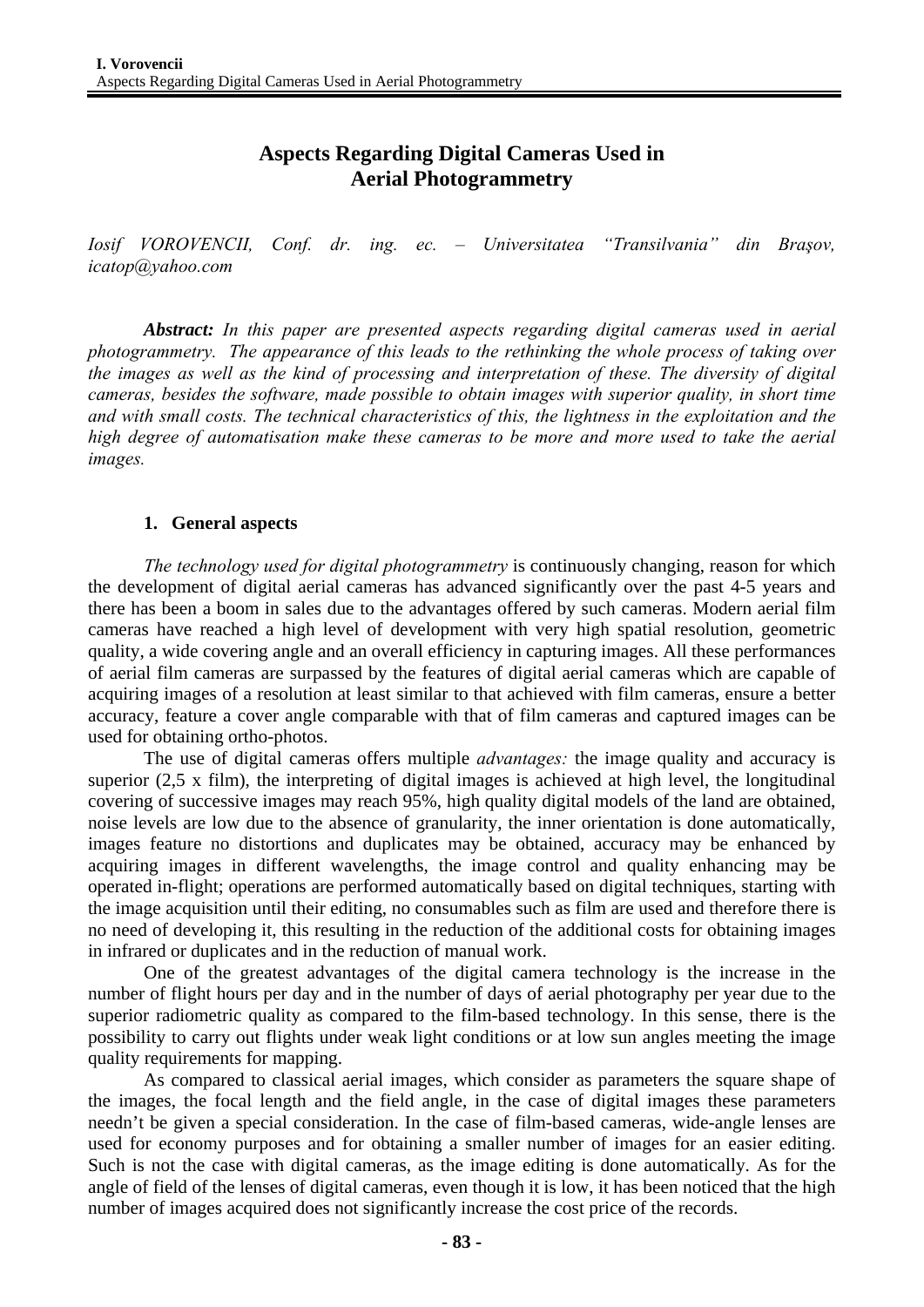Digital cameras are also available in modular form and the operating conditions are much improved in the sense that certain aspects related to temperature and wetness do not constitute anymore restrictive factors as in the case of classical photogrammetry. The diversification of these technical means gives the user the possibility to choose depending on performance and costs. Moreover, software systems enabling the editing of aerial images under different forms and for different purposes are available.

## **2. Digital camera systems**

In principle, digital images may be obtained in two different ways, using *analog systems* based on cameras with film and a scanner for digitizing the information stored in the image and *digital systems*, based on *linear sensor arrays* capable of storing digital data directly in-flight.

*Pushbroom scanner systems* (linear array sensor cameras) acquire data by scanning the land with linear sensors transversely on the plane flight direction. The system consists of at least three sensors, one looking to the front, a vertical one and one looking to the rear, which makes possible the acquisition of three images with covering between them, thus permitting to determine the dimensions. Moreover, it is possible to acquire multispectral images with a more poor resolution than that of images in panchromatic or even with the same resolution. In order to determine the position of the camera and the angles at the moment of capture, a GPS/IMU integrated system is used, considering the fact that image acquisition is a continuous process.

*Area array systems* involve acquiring a sole image on the same area with an average resolution or several images which merged form a larger overall image for the same area. The image format is similar to that of images captured with aerial film cameras and is not always square. The presence of the GPS/IMU system is not absolutely necessary in the case of these cameras, but certain parts may be included as options.

The main *features* of *linear array sensor cameras* (*pushbroom)* are as follows:

- $\triangleright$  The image is not a perspective projection, for which reason a special software is required to edit these images;
- $\triangleright$  The accuracy of image geometry is dependent on the quality of the GPS/IMU positioning system;
- $\triangleright$  The possibility to lose certain pixels is smaller than in the case of area array cameras. This advantage is obstructed by the fact that in the case of occurrence of pixels erroneously recorded only neighboring pixels can be used for interpolation in order to reconstruct the lost data;
- $\triangleright$  Linear sensors require capture in a broader dynamic range;
- $\triangleright$  in principle, they are much more appropriate for images captured on small areas than area array cameras due to the plane movement effects;
- $\triangleright$  images with a 5 cm pixel size can be obtained;
- $\triangleright$  many linear systems are capable of acquiring only three images per point in the plane flight direction, yet are capable of capturing multiple images transversely on the plane flight direction.

*The features* of digital cameras equipped with *frame sensors are* as follows:

- $\triangleright$  images are central perspectives just like classical aerial images captured on film and their digital editing may be performed using standard programs;
- $\triangleright$  present the possibility to compensate the forward motion;
- $\triangleright$  are much more appropriate for extensive area flights;
- $\triangleright$  although the number of erroneously recorded pixels is larger, there is a sufficient number of neighboring pixels based on which interpolations can be made to determine the values of the new pixels in the case of erroneous data;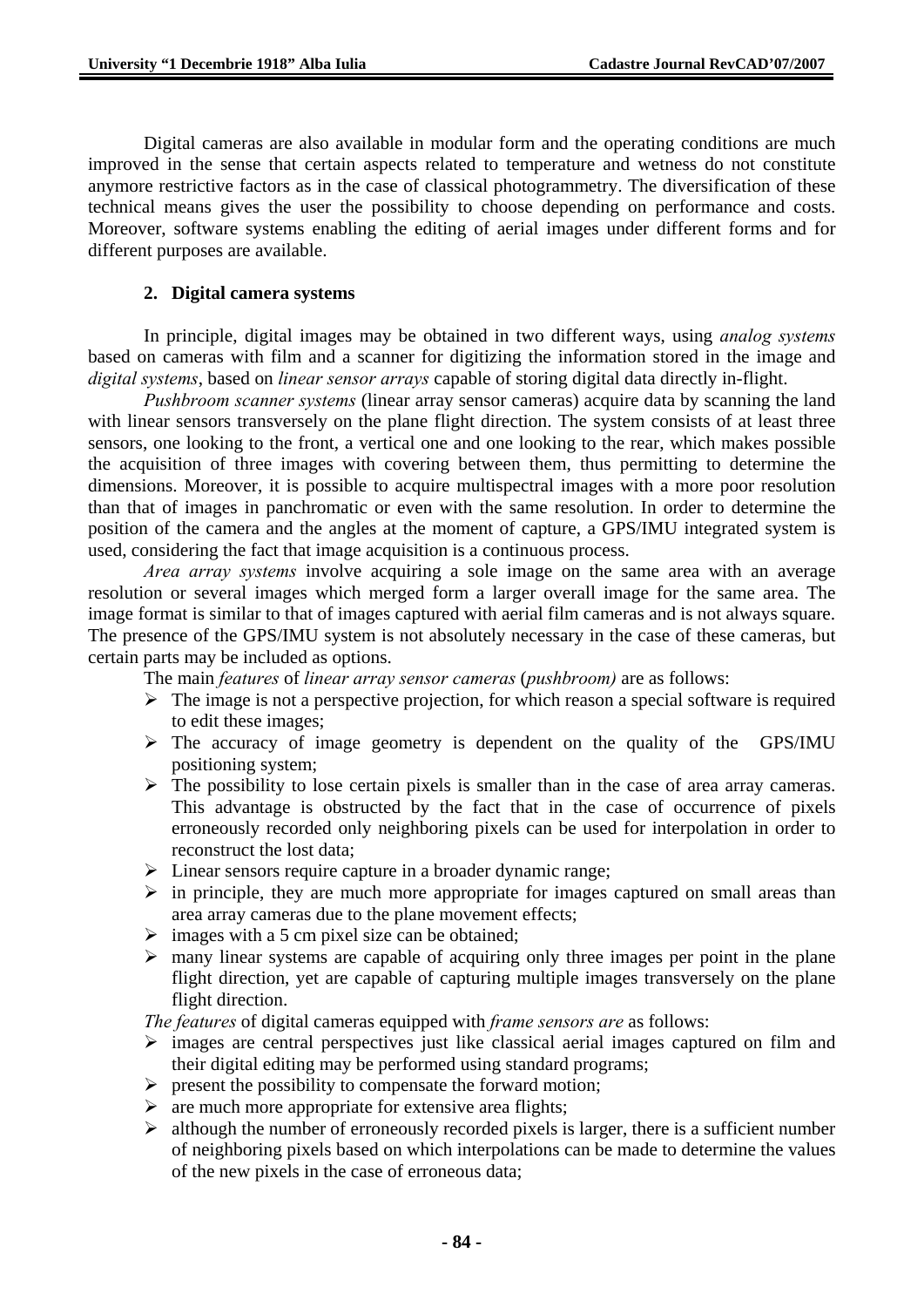- $\triangleright$  area array formats are generally smaller than the formats of film-based cameras, hence the *b/h* base ratio is small. This requires the acquisition of a larger number of images with longitudinal coverage ranging between 80% and 90% in order to obtain a *b/h* ratio similar to film-based cameras;
- $\triangleright$  obtaining frame images permits to perform the aerial triangulation for a set of frame images, this leading to reliable and high geometrical accuracies in determining dimensions;
- $\triangleright$  do not require a GPS/IMU system to determine the parameters of external orientation. The use of a high quality GPS/IMU system for direct orientation enables the quick performance of aerial triangulation and image editing in order to determine dimensions and obtain ortho-photos immediately after data download.

*The choice of digital camera* is made taking into account the ground samples distance (GDS) or the resolution in the field and *not depending on the scale*. *The flight height, focal distance and pixel size* specific to the CCD sensor are parameters used for calculation in flight planning. As a rule, Digital Mapping Camera (DMC) used to capture side and front images with coverage for obtaining the stereoscopic effect observes, in principle, the same rules as film-based cameras. As no materials are used, as in the case of film cameras, when planning the flight there may occur situations in which successive images have a very large coverage, namely 80 – 90%. To obtain ortho-photos, especially in urban areas, the high coverage percentage has become quite widely used.

#### **3. Digital camera types**

Among the most advanced aerial digital camera systems available are *Leica ADS 40*, *Vexcel UltraCamD* and *Vexcel UltraCamX* of recent manufacture (2007). These systems capture images in several ways, with high accuracy, in infrared, RGB and panchromatic.

The digital camera *UltraCamD* from *Vexcel Imaging* is nowadays one of the most up-todate aerial digital cameras used in photogrammetry (fig. 1). The use of this digital camera opens the way to new perspectives, from a technical and economical point of view. Such cameras are equipped with four lenses for the four bands (red, green, blue and infrared) and four cameras for various resolutions. In this sense, the *UltraCamD* - type has the following features: high resolution in panchromatic (11500 x 7500 pixels), pixel size of 9 µm, focal distance of 100 mm, possibility of simultaneous capture of images in multispectral (color RGB) and in infrared (IR).



Figure 1. Digital digital cameras used in aerial photogrammetry: a - Vexcel UltraCamX; b – Leica ADS40; c – Vexcel UltraCamD

*UltraCamX* cameras present a radiometric enhancement comparable to film, permit several flight days and a better image overlapping. *Leica ADS 40* camera operates in various modes